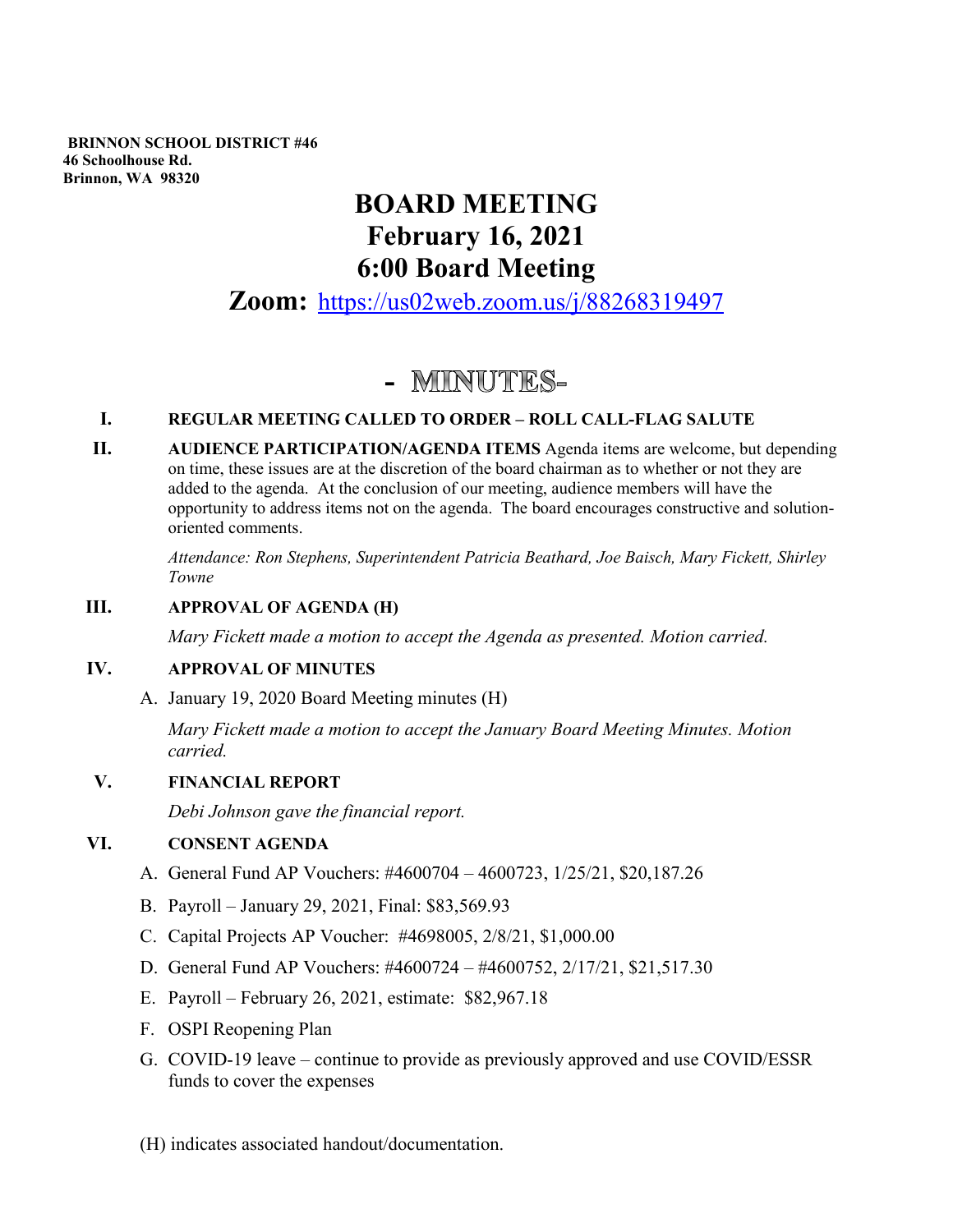- H. Roof Repairs (Black Paw Roofing)
	- a. Bus barn 2 remove old screws and put in bigger, better screws and repatch some holes - \$2,726
	- b. Main building roof patch three areas on main school roof \$500. The plan is to winter patch now and when its warmer do more of a permanent patch.
	- c. They report the main building roof also needs to be replaced.
- I. ETA Shrimpfest request/Facilities Use Form (Hx2)
	- a. Facilities use form
	- b. Board member/staff present (precedent)
	- c. Cleanup required
	- d. COVID protocols required
- J. OSPI plans to have a reopening plan update that will be due March 1. It will be similar to what we have now and in compliance with all requirements. They are not requiring board approval for this plan.
- K. Policy 1450 Absence of a Board Member (H)

*Mary Fickett made a motion to accept the Consent Agenda as presented. Motion Carried.*

## **VII. STATUS OF THE SCHOOL - SUPERINTENDENT'S REPORT**

- A. Budget updates from ESD114 (JCEP) (H)
- B. Policy 2340 Religious-Related Activities and Practices, first read (H)
- C. Policy 6022 Minimum Fund Balance, policy review(H)
	- a. Update not necessary (H)
	- b. 10% would be approximately \$162,000
- D. Bus grant we are 295 of 343 on the wait list
- E. Adjusting activities to meet new COVID-19 restrictions.
	- a. Preschool to the fire station
	- b. Awards "assemblies" in the classroom
	- c. Salmon release (gr.  $5 8$ ) scheduled for February 22
- F. Superintendent collaboration/training
	- a. 73 superintendent meetings with ESD114 since COVID shutdown (mostly 1-hour meetings), compared with 10 in a normal year.
- G. School employee representation has officially changed from Washington Education Association (WEA) to Brinnon School Employees (self-representation)
- I. Modular building order (H)
- L. Public records request (H) I have contacted:
	- A. James Kennedy, prosecuting attorney Jefferson County
- (H) indicates associated handout/documentation.